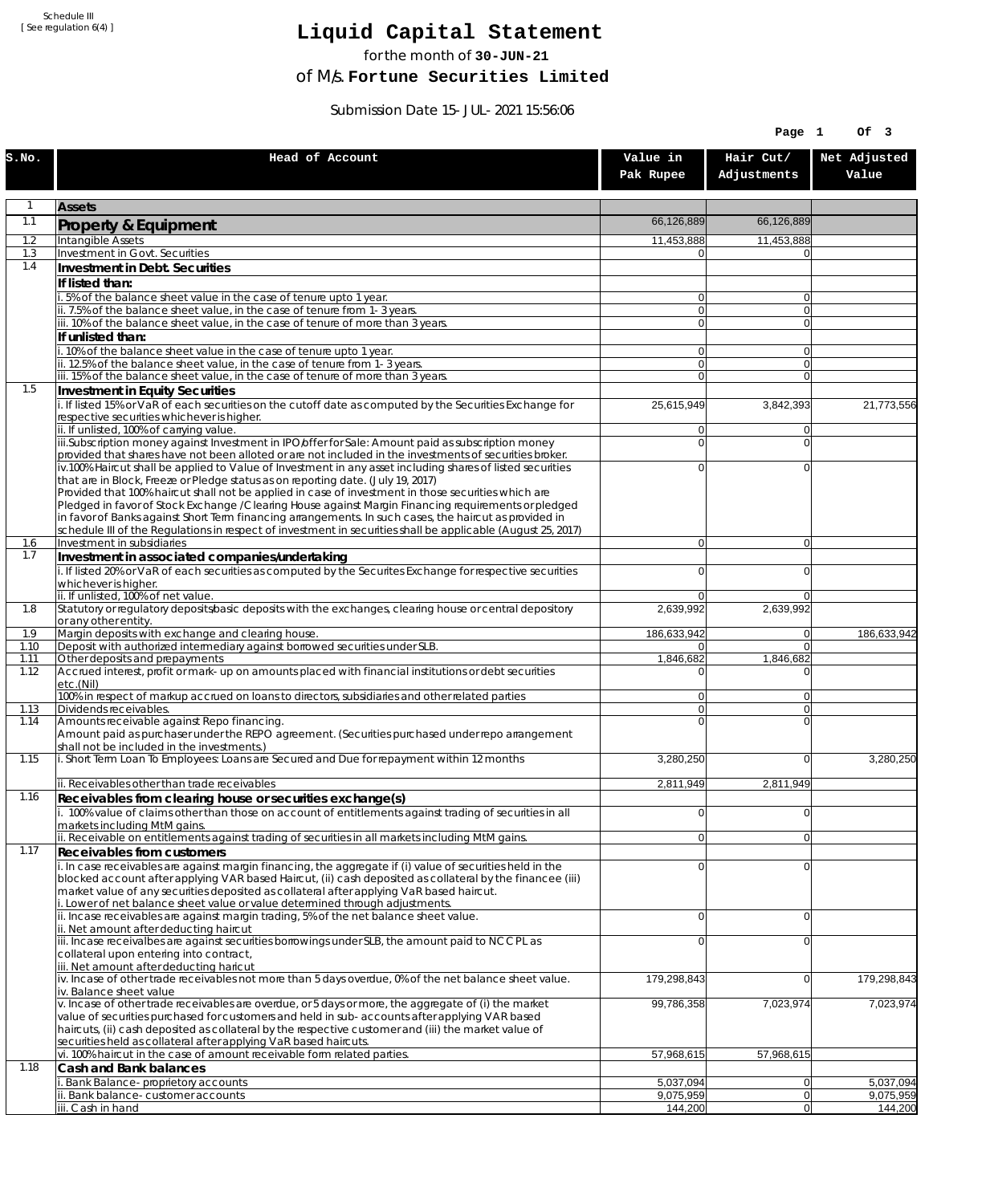Schedule III [ See regulation 6(4) ]

## **Liquid Capital Statement**

for the month of **30-JUN-21**

of M/s. **Fortune Securities Limited**

Submission Date 15-JUL-2021 15:56:06

|            |                                                                                                                                                                                                                                                                                                                                                                                                                                                                                                                                                                                                                                                                                                                              |                         | Page 2                        | Of 3                   |
|------------|------------------------------------------------------------------------------------------------------------------------------------------------------------------------------------------------------------------------------------------------------------------------------------------------------------------------------------------------------------------------------------------------------------------------------------------------------------------------------------------------------------------------------------------------------------------------------------------------------------------------------------------------------------------------------------------------------------------------------|-------------------------|-------------------------------|------------------------|
| S.NO.      | Head of Account                                                                                                                                                                                                                                                                                                                                                                                                                                                                                                                                                                                                                                                                                                              | Value in<br>Pak Rupee   | Hair Cut/<br>Adjustments      | Net Adjusted<br>Value  |
| 1.19       | <b>Total Assets</b>                                                                                                                                                                                                                                                                                                                                                                                                                                                                                                                                                                                                                                                                                                          | 651,720,610             | 153,714,382                   | 412.267.818            |
| 2          | Liabilities                                                                                                                                                                                                                                                                                                                                                                                                                                                                                                                                                                                                                                                                                                                  |                         |                               |                        |
| 2.1        | Trade Payables                                                                                                                                                                                                                                                                                                                                                                                                                                                                                                                                                                                                                                                                                                               |                         |                               |                        |
|            | i. Payable to exchanges and clearing house<br>ii. Payable against leveraged market products                                                                                                                                                                                                                                                                                                                                                                                                                                                                                                                                                                                                                                  | 113,424,098<br>$\Omega$ | 0<br>0                        | 113,424,098            |
|            | iii. Payable to customers                                                                                                                                                                                                                                                                                                                                                                                                                                                                                                                                                                                                                                                                                                    | 178,715,793             | 0                             | 178,715,793            |
| 2.2        | <b>Current Liabilities</b>                                                                                                                                                                                                                                                                                                                                                                                                                                                                                                                                                                                                                                                                                                   |                         |                               |                        |
|            | i. Statutory and regulatory dues<br>ii. Accruals and other payables                                                                                                                                                                                                                                                                                                                                                                                                                                                                                                                                                                                                                                                          | 3,146,326<br>5,005,874  | 0<br>$\mathbf{0}$             | 3,146,326<br>5,005,874 |
|            | iii. Short-term borrowings                                                                                                                                                                                                                                                                                                                                                                                                                                                                                                                                                                                                                                                                                                   | 65,193,519              | 0                             | 65,193,519             |
|            | iv. Current portion of subordinated loans                                                                                                                                                                                                                                                                                                                                                                                                                                                                                                                                                                                                                                                                                    | $\Omega$                | $\mathbf 0$                   |                        |
|            | v. Current portion of long term liabilities<br>vi. Deferred Liabilities                                                                                                                                                                                                                                                                                                                                                                                                                                                                                                                                                                                                                                                      | 6,286,695<br>0          | $\overline{0}$<br>$\mathbf 0$ | 6,286,695              |
|            | vii. Provision for bad debts                                                                                                                                                                                                                                                                                                                                                                                                                                                                                                                                                                                                                                                                                                 | $\overline{0}$          | $\mathbf{0}$                  |                        |
|            | viii. Provision for taxation<br>ix. Other liabilities as per accounting principles and included in the financial statements                                                                                                                                                                                                                                                                                                                                                                                                                                                                                                                                                                                                  | $\Omega$<br>2,032,405   | 0<br>$\mathbf{0}$             | 2,032,405              |
| 2.3        | <b>Non-Current Liabilities</b>                                                                                                                                                                                                                                                                                                                                                                                                                                                                                                                                                                                                                                                                                               |                         |                               |                        |
|            | i. Long-Term financing                                                                                                                                                                                                                                                                                                                                                                                                                                                                                                                                                                                                                                                                                                       |                         |                               |                        |
|            | a. Long-Term financing obtained from financial instituion: Long term portion of financing obtained from<br>a financial institution including amount due against finance lease                                                                                                                                                                                                                                                                                                                                                                                                                                                                                                                                                | 10,381,235              | 10,381,235                    |                        |
|            | b. Other long-term financing<br>ii. Staff retirement benefits                                                                                                                                                                                                                                                                                                                                                                                                                                                                                                                                                                                                                                                                | 0<br>$\overline{0}$     | $\overline{0}$<br>0           |                        |
|            | iii. Advance against shares for Increase in Capital of Securities broker: 100% haircut may be allowed in<br>respect of advance against shares if:<br>a. The existing authorized share capital allows the proposed enhanced share capital                                                                                                                                                                                                                                                                                                                                                                                                                                                                                     | $\Omega$                | $\Omega$                      |                        |
|            | b. Boad of Directors of the company has approved the increase in capital<br>c. Relevant Regulatory approvals have been obtained                                                                                                                                                                                                                                                                                                                                                                                                                                                                                                                                                                                              |                         |                               |                        |
|            | d. There is no unreasonable delay in issue of shares against advance and all regulatory requirements<br>relating to the increase in paid up capital have been completed.<br>e. Auditor is satisfied that such advance is against the increase of capital.                                                                                                                                                                                                                                                                                                                                                                                                                                                                    |                         |                               |                        |
| 2.4        | iv. Other liabilities as per accounting principles and included in the financial statements<br><b>Subordinated Loans</b>                                                                                                                                                                                                                                                                                                                                                                                                                                                                                                                                                                                                     | 0                       | $\overline{0}$                |                        |
|            | i. 100% of Subordinated loans which fulfill the conditions specified by SECP are allowed to be deducted:<br>The Schedule III provides that 100% haircut will be allowed against subordinated Loans which fulfill the<br>conditions specified by SECP. In this regard, following conditions are specified:<br>a. Loan agreement must be executed on stamp paper and must clearly reflect the amount to be repaid<br>after 12 months of reporting period<br>b. No haircut will be allowed against short term portion which is repayable within next 12 months.<br>c. In case of early repayment of loan, adjustment shall be made to the Liquid Capital and revised Liquid<br>Capital statement must be submitted to exchange. | 0                       | 0                             |                        |
|            | ii. Subordinated loans which do not fulfill the conditions specified by SECP                                                                                                                                                                                                                                                                                                                                                                                                                                                                                                                                                                                                                                                 | $\mathbf 0$             | 0                             |                        |
| 2.5        | <b>Total Liabilites</b>                                                                                                                                                                                                                                                                                                                                                                                                                                                                                                                                                                                                                                                                                                      | 384,185,945             | 10,381,235                    | 373.804.710            |
| 3          | Ranking Liabilities Relating to:                                                                                                                                                                                                                                                                                                                                                                                                                                                                                                                                                                                                                                                                                             |                         |                               |                        |
| 3.1        | Concentration in Margin Financing                                                                                                                                                                                                                                                                                                                                                                                                                                                                                                                                                                                                                                                                                            |                         |                               |                        |
|            | The amount calculated client-to- client basis by which any amount receivable from any of the<br>financees exceed 10% of the aggregate of amounts receivable from total financees.                                                                                                                                                                                                                                                                                                                                                                                                                                                                                                                                            | ΩI                      | $\Omega$                      |                        |
| 3.2        | Concentration in securites lending and borrowing                                                                                                                                                                                                                                                                                                                                                                                                                                                                                                                                                                                                                                                                             | $\Omega$                | 0                             |                        |
|            | The amount by which the aggregate of:<br>(i) Amount deposited by the borrower with NCCPL<br>(Ii) Cash margins paid and<br>(iii) The market value of securities pledged as margins exceed the 110% of the market value of shares<br>borrowed                                                                                                                                                                                                                                                                                                                                                                                                                                                                                  |                         |                               |                        |
| 3.3        | Net underwriting Commitments                                                                                                                                                                                                                                                                                                                                                                                                                                                                                                                                                                                                                                                                                                 |                         |                               |                        |
|            | (a) in the case of right issuse : if the market value of securites is less than or equal to the subscription<br>price; the aggregate of:<br>(i) the 50% of Haircut multiplied by the underwriting commitments and<br>(ii) the value by which the underwriting commitments exceeds the market price of the securities.<br>In the case of rights issuse where the market price of securities is greater than the subscription price, 5% of                                                                                                                                                                                                                                                                                     | 0                       | 0                             |                        |
|            | the Haircut multiplied by the net underwriting<br>(b) in any other case : 12.5% of the net underwriting commitments                                                                                                                                                                                                                                                                                                                                                                                                                                                                                                                                                                                                          | 0                       | $\mathbf 0$                   |                        |
| 3.4        | Negative equity of subsidiary                                                                                                                                                                                                                                                                                                                                                                                                                                                                                                                                                                                                                                                                                                |                         |                               |                        |
| 3.5        | The amount by which the total assets of the subsidiary (excluding any amount due from the subsidiary)<br>exceed the total liabilities of the subsidiary                                                                                                                                                                                                                                                                                                                                                                                                                                                                                                                                                                      | $\overline{0}$          | 0                             |                        |
|            | Foreign exchange agreements and foreign currency positions<br>5% of the net position in foreign currency. Net position in foreign currency means the difference of total                                                                                                                                                                                                                                                                                                                                                                                                                                                                                                                                                     | $\mathbf 0$             | 0                             |                        |
|            | assets denominated in foreign cuurency less total liabilities denominated in foreign currency                                                                                                                                                                                                                                                                                                                                                                                                                                                                                                                                                                                                                                |                         |                               |                        |
| 3.6<br>3.7 | Amount Payable under REPO<br>Repo adjustment                                                                                                                                                                                                                                                                                                                                                                                                                                                                                                                                                                                                                                                                                 | ٥l                      | 0                             |                        |
|            |                                                                                                                                                                                                                                                                                                                                                                                                                                                                                                                                                                                                                                                                                                                              |                         |                               |                        |